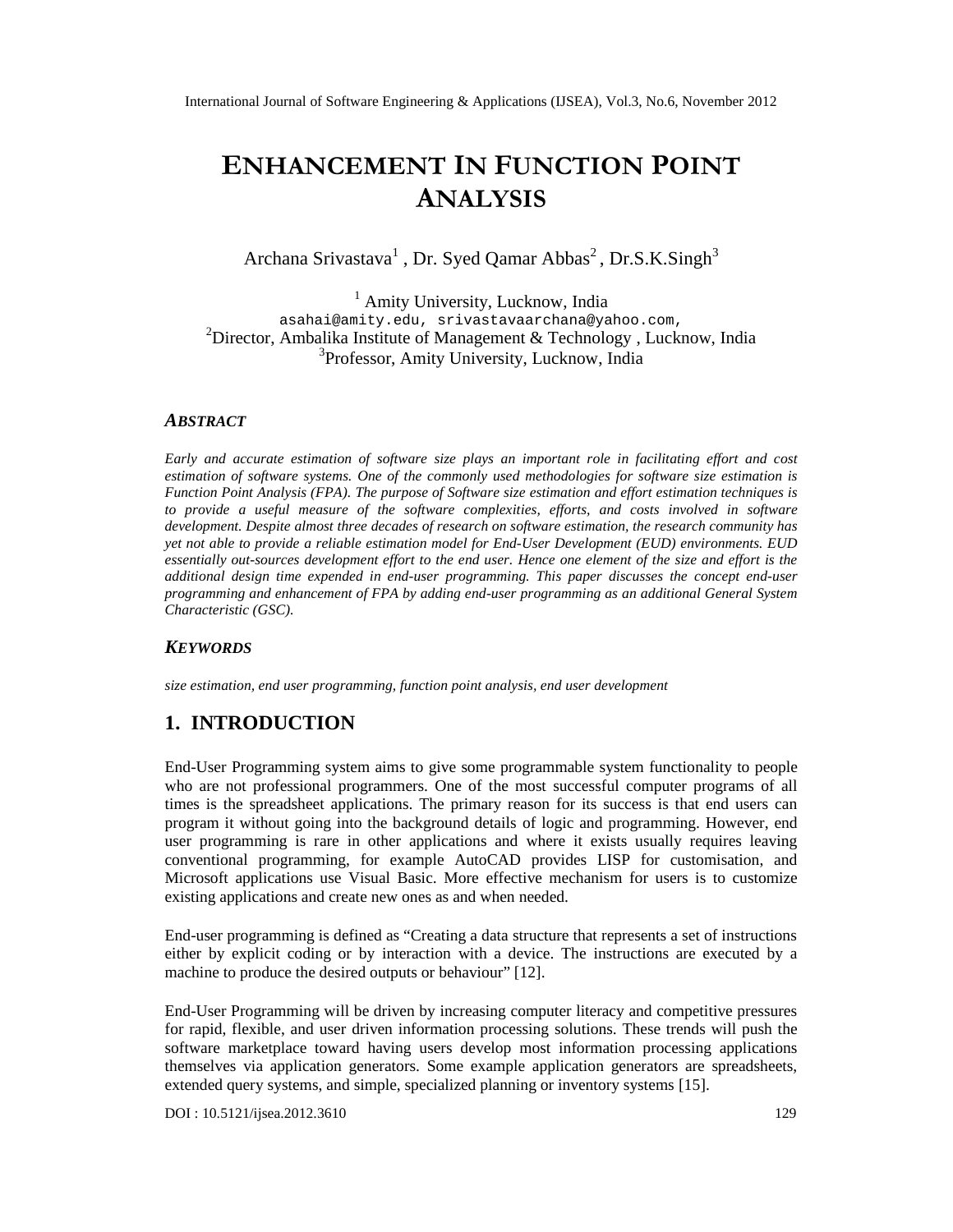End-user programmers, who will generally know a good deal about their applications domain and relatively little about computer science in contrast to the infrastructure developers will generally know a good deal about computer science and relatively little about applications [16].

Effort estimation for software projects has proven to be an elusive and expensive problem in software engineering. On one hand, stakeholders expect precise estimates in the early stages of a project; on the other hand, reliably producing those numbers is extremely difficult and may well be technically infeasible. Boehm et al. report that estimating a project in its first stages yields estimates that may be off by as much as a factor of 4. Even at the point when detailed specifications are produced, professional estimates are expected to be wrong by  $\pm 50\%$ . [14]

Project estimation involves translating a set of business objectives or requirements into a measure of product "size." This size measure is then used to estimate the effort, duration, and quality of the final software product. The ability of a system engineer or project manager to align the business objectives with the technical estimates leads to well informed business decisions [19].

# **2. RELATED WORK**

There are many models for software estimation available and prevalent in the industry. Researchers have been working on formal estimation techniques since 1960. Early work in estimation which was typically based on regression analysis or mathematical models of other domains, work during 1970s and 1980s derived models from historical data of various software projects. Among many estimation models expert estimation, COCOMO, Function Point and derivatives of function point like Use Case Point, Object Points are most commonly used **[20**].

While Lines of Code (LOC) is most commonly used size measure for 3GL programming and estimation of procedural languages, IFPUG FPA originally invented by Allen Albrecht at IBM has been adopted by most in the industry as alternative to LOC for sizing development and enhancement of business applications. FPA provides measure of software functionality based on end user view of application software functionality. Albrecht's view was that it is the function of the system, or what it does that is our primary interest. The number of actual lines of code taken to deliver this function is a secondary consideration. The measure which Albrecht developed is called the Function Point (FP).

The method of sizing software in terms of its function expressed in Function Points is now very widely used. It is interesting to note that FPA came about, not because a new measure of system size was requested, but because productivity was becoming increasingly important; it was out of the need to measure productivity that FPA was conceived.

## **2.1 Analysis of End User Programming**

End user expects advanced interactive applications that are easy to use and easy to learn. As user interface become easier to use they become harder to create. User interface developers need tools which provide a rich support for development of advance user interfaces.  $U^2ML$  tool is vital for user interface and end user programming.  $U^2ML$  looks after all the specification of a modern day's end user design, development and customisation tool **[13]**.

It is foreseeable that the number of active end-user developers will soon exceed the population of professional programmers. As such, there is a growing need to understand the possible risks and benefits associated with EUD activities. Amongst others, relevant criteria include quality (robustness, usability, learnability, etc.), cost, maintainability, and fit-for-purposefulness.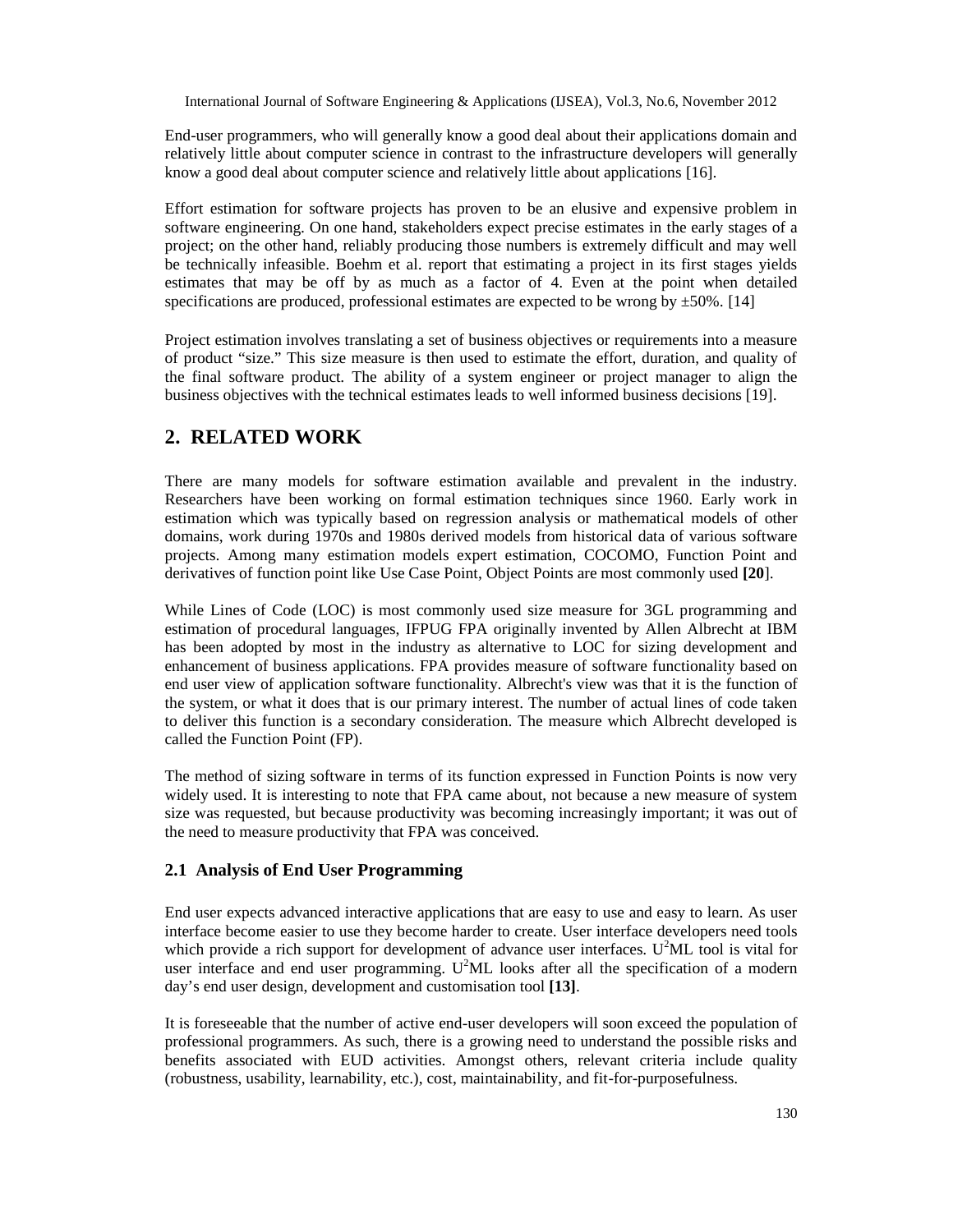Given the diversity of end-user developers, their activities and conditions, software development frameworks must be flexible enough to respond rapidly to changing contexts and requirements. This is currently infeasible with traditional Software Engineering methodologies. A more attractive solution is to empower end-users to design, integrate and adapt software to meet their changing needs. Despite warnings that EUD may lead to throw-away software **[11]**, end-users will continue to maintain their software whilst they remain motivated to do so. Several research efforts have developed new tools to help end users create effective software. These tools will have significant impact on the software size and hence on the effort required for development.

Over 64 million Americans used computers at work in 1997, and it was estimated that this number will grow to 90 million in 2012, including over 55 million spreadsheet and database users and 13 million self-reported programmers **[10]**. Existing characterizations of this end user programming becoming common in software usage but it do not provide any guidance on the impact of end user programming on estimating software size and effort.

# **3. END USER PROGRAMMING CHARACTERISTICS**

There are basically only two target users in the real world:

- Developers, who want to see the source code and to write imperative code. These users do not trust model-driven approaches, because they feel this can reduce their freedom in application development;
- Non-developers, who want to ignore all the technical issues and have simple, possibly visual or parameter-based configuration environments for setting up their applications.

There are two general approaches to helping users to design. In one case the computer is an intelligent design assistant that tracks the user's actions and infers what might be required. This approach is based on programming-by-example (Lieberman, 2001) and extends adaptable user interfaces that automatically change to fit a user profile or react to the user's behaviour. In the other approach, initiative is left with the user and the system provides powerful tools to support design activity (e.g. Agentsheets: Repenning, 1993). End-user development is a complex field which includes different approaches to helping users instructs machines and design artifacts.

User interfaces of development tools may not be a complex theoretical issue, but acceptance of programming paradigms can be highly influenced by this aspect too. The user interface comprises, for instance, the selection of the right graphical or textual development metaphor so as to provide users with intelligible constructs and instruments. It is worth investigating and abstracting the different kinds of actions and interactions the user can have with a development environment. The end user aspects are prearranged into five phases as in the table 1. In each phase there are interrelated end user programming aspects. These will be the characteristics to be considered whenever the software developers want to estimate for the software size and effort. Hence, end user programming and online help for end user are integrated in existing FPA as GSC.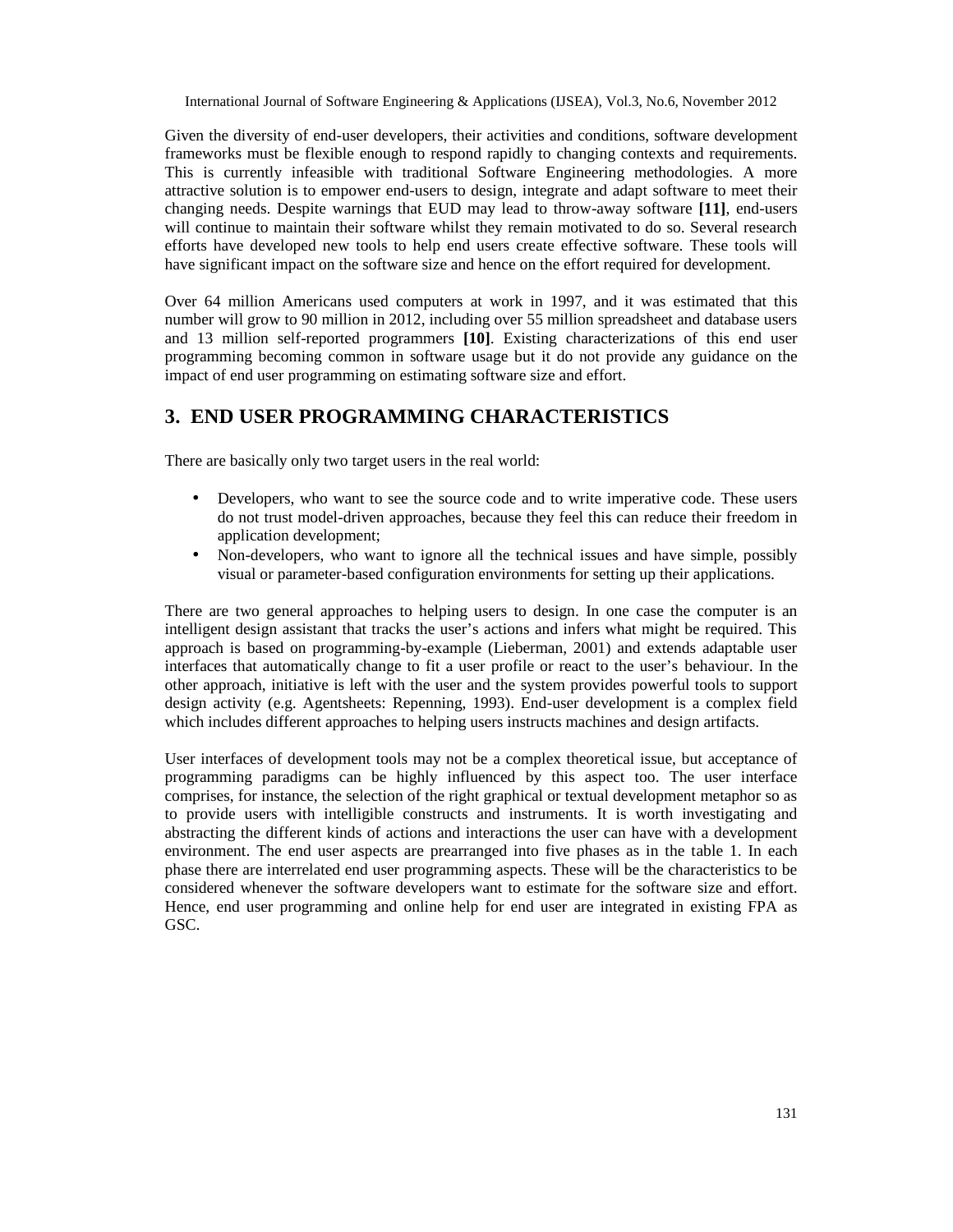| <b>Step</b> | <b>End User &amp; Online Help Aspect</b> |
|-------------|------------------------------------------|
| Plan(P)     | End user requirement                     |
| Design(D)   | End User features, Functional Features   |
| Code(C)     | Coding of tools, review and audit        |
| Test(T)     | Review & Testing                         |
| Deploy(D)   | Software installation & Monitoring       |

Table 1 Proposed End User characteristics Formulation

## **4. REVIEW OF FUNCTION POINT ANALYSIS**

Function Point Analysis (FPA) [3][14] consists of two main parts in the measurement. In the first part following **function**alities are counted while counting the **function point**s of the system.

- Data **Function**ality
	- o Internal Logical Files (ILF)
	- o External Interface Files (EIF)
- Transaction **Function**ality
	- o External Inputs (EI)
	- o External Outputs (EO)
	- o External Queries (EQ)

The second part is 14 General System Characteristics (GSCs) that measured from 0 to 5 nominal scales. These characteristics contribute to Value Adjusted Factor (VAF). The final function point count is obtained by multiplying the VAF times the Unadjusted Function Point (UAF). These 14 GSC's are : Data communication, Distributed functions, performance, heavily used configuration, transaction rate, online data entry, End user efficiency, Online Update, complex processing, Reusability, installation ease, multiple sites, facilitate change **[17]**. The standard equation for estimation is:

 $FP = UFP * VAF$  (1) Where  $UFP =$  Unadjusted Function Point and  $VAF =$  Value Adjusted Factor As mentioned, the total number of UAF is accumulated from five components as in (2). The simplified equation is as follows:

 $UFP = EI + EO + EQ + ILF + EIF.$  (2)

The weights are assigned to each component based on transactional and data function types. For VAF, it is calculated from the summation of 14 GSCs as in (3).

14  $VAF = 0.65 + 0.01$  x  $C_i$  $i=1$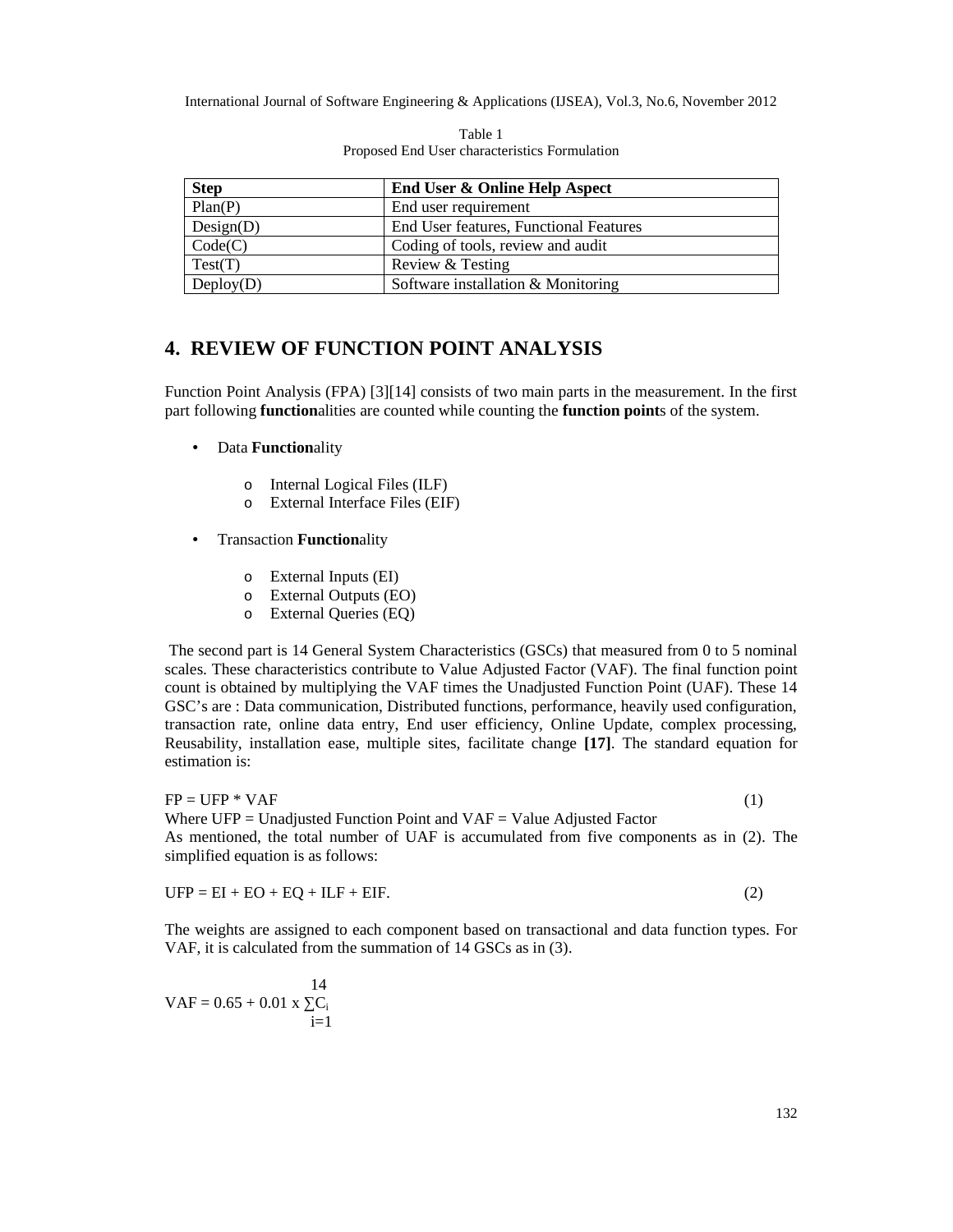Where

 $C_i$  = degree of influence for each General System Characteristic  $i =$  is from 1 to 14 representing each GSC  $=$  is summation of all 14 GSCs.

Later on function point was enhanced using the security feature as an additional GSC.

$$
VAF = 0.65 + 0.01 \times \begin{cases} 14 \\ C_{i+} \text{ security} \\ i=1 \end{cases} [9]
$$

In recent years, several research projects such as Search Computing, ResEval1, and FAST2 spent substantial effort towards empowering end users (sometimes called expert users, to distinguish them from generic, completely unskilled users), with tools and methods for software development therefore it is proposed to consider End-User Programming as individual characteristic in GSC's in FPA model.

## **5. END USER PROGRAMMING ENHANCEMENT FOR FPA**

The restriction to 15 factors seems unlikely to be satisfactory for all time. Other factors may be suggested now, and others will surely arise in the future. A more open-ended approach seems desirable. A new factor end user programming can also be added to the existing model as end user programming practices if inbuilt in the software in the form of additional tools enhances the features of the software as well as increases the software size.

14  $VAF = 0.65 + 0.01$  x  $C_{i+}$  security + end user programming  $i=1$ i.e. 16  $VAF = 0.65 + 0.01$  x  $C_i$  $i=1$ 

Where

 $C_i$  = degree of influence for each Genaral System Characteristic  $i =$  is from 1 to 16 representing each GSC  $=$  is summation of all 16 GSCs.

For ease of giving degree of influence, following end user characteristics are listed in Table 2. The user can identify the number of characteristics that might take into consideration during development. The number will indicate the score for degree of influence. Table 2 and table 3 will be the additional characteristic sheet for GSC's in FPA model.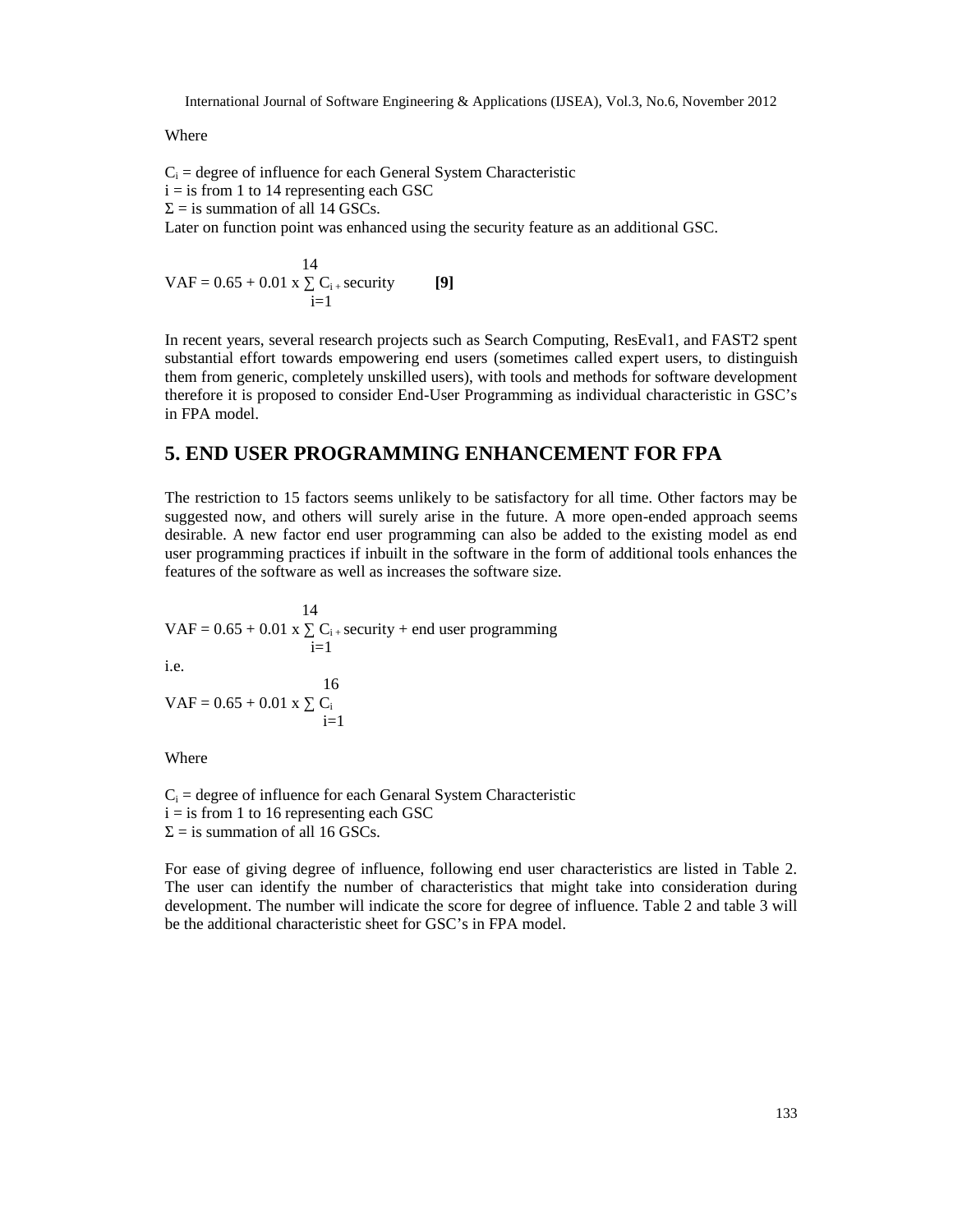| S.No           | <b>EUP facilities in software</b>                           |
|----------------|-------------------------------------------------------------|
| 1              | Programming by example                                      |
| $\overline{2}$ | Creating throw away codes                                   |
| 3              | Creating reusable codes                                     |
| $\overline{4}$ | Sharing reusable code                                       |
| 5              | Easily understandable codes                                 |
| 6              | Security features in codes for more control by end users    |
| 7              | <b>Authentication features</b>                              |
| 8              | Personnel security                                          |
| 9              | Inbuilt feedback about the correctness                      |
| 10             | Verification                                                |
| 11             | Tools for analyzing by debugging                            |
| 12             | Error detection tools                                       |
| 13             | Testable codes                                              |
| 14             | Availability of online help                                 |
| 15             | Self - efficacy: High sense of control over the environment |
| 16             | Perceived ease of use: Apart from extrinsic motivation      |
|                | intrinsic motivation (enjoyment) should be present.         |
| 17             | Perceived usefulness                                        |
| 18             | Flexible codes                                              |
| 19             | Scalability features                                        |
| 20             | Ease of Maintenance                                         |

TABLE 2 EUP characteristics

As in the EUP characteristics table 20 items are basically considered. The suggested score for degree of influence is as below.

| Score as | Descriptions to determine |
|----------|---------------------------|
|          | Degree of influence       |
|          | None of the above         |
|          | $1 \le n \le 4$           |
|          | $4 < n < = 8$             |
|          | 8 < n < 12                |
|          | 12 < n < 16               |
|          | 16 < n < 20               |

TABLE 3: DEGREE OF INFLUENCE FOR END USER PROGRAMMING

Where n is the number of applicable end user programming characteristics.

## **6. CONCLUSION AND FUTURE RESEARCH**

We project that in 2012, over 13 million workers will "do programming" in a self-reporting sense; however, based on spreadsheet and database usage, it seems likely that the number of end user programmers will be much higher. Consequently, end user programming environments will definitely have impact on software size and effort estimation for software projects. Sizing is a key estimating activity. If the sizes of major deliverables can be predicted within 5 to 10 percent, then the accuracy of the overall estimate can be quite good. The proposed enhancement of FPA is not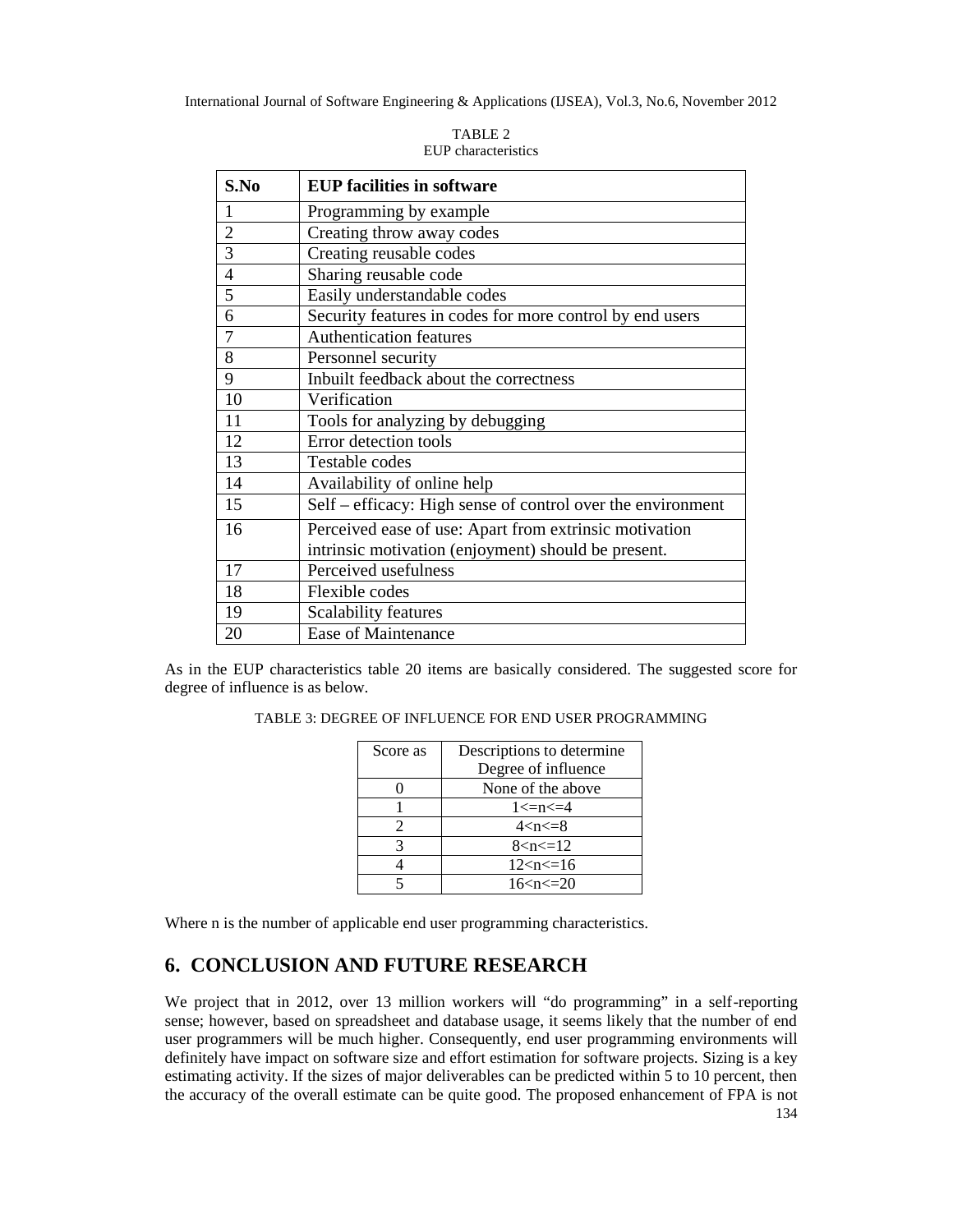analysedat this stage. In the future, we will perform additional analysis with software having end user programming, as well as collect and alysenew survey data, in order to the understand the software usage of end users. We anticipate that more precise estimates and characterizations of end user practices will help researchers target further work in developing languages and tools to assist end users in programming tasks.

## **REFERENCES**

- [1] Verner, June M. and Tate, Graham, "A Model for Software Sizing", Journal of Systems and Software, IEEE Software, pp. 1-7377, July 1987.
- [2] Albrecht, Allan J. and Gaffney (Jnr), John E., "Software Function Source Lines of Code and Development Effort Rediction: A Software Science Validation", IEEE Transactions on Software Engineering, Vol. SE9, No. 6, pp. 634647, Nov. 1983.
- [3] N. E. Fenton and S. L. Pfleeger, 1997. Software Metrics: A Rigorous and Practical Approach, 2nd Edition Reviseded. Boston: PWS Publishing.
- [4] L. M. Laird, and M. C. Brennan, 2006. Software Measurement and Estimation: A Practical Approach, Wiley-IEEE Computer Society Pr, ISBN: 471-676225.
- [5] Forselius, P., 2004. Moving from Function Point Counting to BetterieRt Management and Control, IWSM/MetriKon Presentation.
- [6] C. R. Symons, Software Sizing and Estimath MkII FPA (Function Point Analysis), John Wiley and Sons, Chichester, U.K., 1991.
- [7] A. Abran, M. Maya, J. M. Desharnais, and D. Beaure,  $\epsilon$ Adapting function points to retante software,• American Programmerol. 10, 1997, pp. 323.
- [8] C. Jones, Applied Software Measurement: Assuring Productivity and Quality, Met Gillew is York, 2008.
- [9] N. A. S. Abdullah1, R. Abdullah2, M. H. Selamat2, A. Jaafar2,Software Security Characteristics for Function Point Aalysis, Proceedings of the 2009 IEEE IEEM
- [10] Scaffidi, C., Shaw, M., and Myers, B. The €55M End User Programmers• Estimate Revisited. Technical Report CMUISR05-100, Carnegie Mellon University, Pittsburgh, PA, 2005.
- [11] G. Fischer, E. Giaccardi, Y. Y&. G. Sutcliffe, and N. Mehandjiev. Metasign: A manifesto for enduser development. Communications of the ACM, 47(9)333 September 2004.
- [12] Contributions, Costs and Prospects for Erster Development, Alistair Sutcliffe, Darren Lee & Nik Mehandjev
- [13] €Object based designing of pattern using U2ML• in proceeding of International conference of advances in computer vision and information technology (AC2007)
- [14] Boehm, B., Clark, B., Horowitz, E., Westland, C., Madachy, R., and Selby, R. Colet strive future software life cycle processes: COCOMO 2.0. Annals of Software Engineering, Special Volume on Software Process and Product Measurement (1995).
- [15] Appendix C: COCOMO II Process Maturity led by Dr. Barry Boehm
- [16] http://sunset.usc.edusearch/COCOMOII/Docs/modelman.pdf
- [17] http://www.devshed.com/c/a/Practices/Awerview-of-Function-Point-Analysis/3
- [18] http://www.cs.toronto.edu/%7Esme/papers/2005/ESBE05-Aranda.pdf
- [19] http://www.crosstalkonline.org/storage/issarehives/2011/201101/20114Stark.pdf
- [20] http://approachtoproject.com/component/k2/itemstottwareestimationtechniques.html